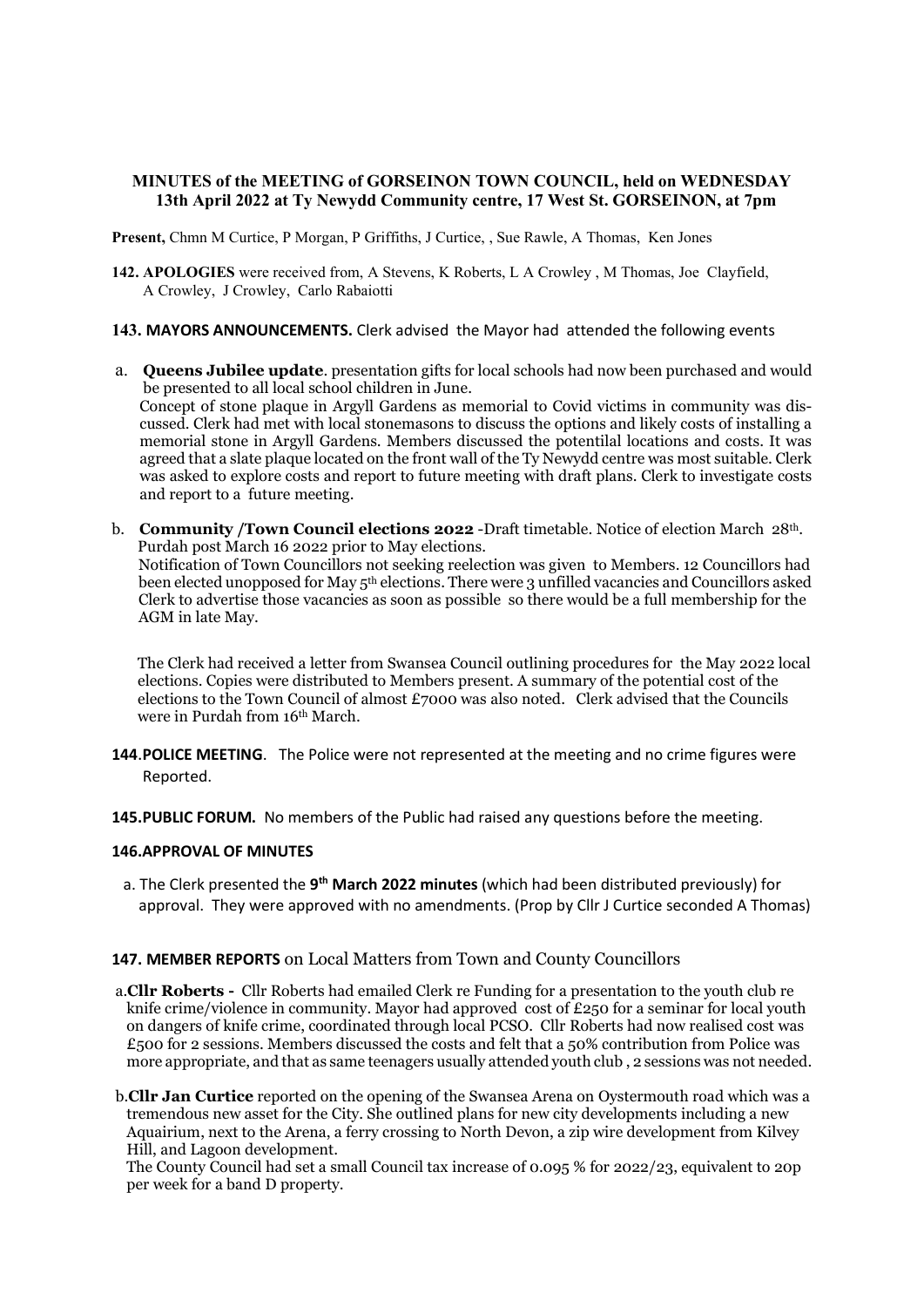Defibrulator training sessions being organised in coming months at various venues around the town.

c. Cllr P Griffiths raised concern about the access into the lower estate Chapel street area off the main Gorseinon road. Complaints had been received about exiting the residental area, and the need for a mini roundabout there. It was agreed a petition be arranged initially to lobby the Highway Authority to make a case for a mini roundabout there.

She reported a bad pothole outside the Bug on Gorseinon road, which Cllr J Curtice would report to Highways dept. She asked for any progress on removal of derelict caravan on Gwalia Terrace she had reported previously, which Cllr J Curtice would follow up.

d. Cllr Pam Morgan reported on the success of the Drop in Café in New Lodge and the number attending on Wednesday afternoons recently. She also noted that welsh poppy seeds had been planted with the new daffodils in Argyll gardens. Clerk advised that as Council was in a new financial year the group could seek a grant from the Town Council to assist with hiring costs being levied from the New Lodge establishment .

e. Cllr A Thomas reported the Health walk was now going well, and he had recently cleaned the fitness equipment in Parc y Werin.

f. Cllr Ken Jones queried the number of felled trees in Argyll Gardens that were lying on the ground and not being removed. He queried if it was for biodiversity, but felt it left the area looking untidy.

g. Cllr Sue Rawle reported she had set up an exhibition in the Library on history of Melyn Mynach. She had been planting saplings today in Melyn Mynach, and asked for LGBT +flag to be displayed on 30 April at Ty Newydd for Swansea Pride day.

# 148. CLERKS REPORTS

a).A request for financial assistance had been previously been received from the following. Members had agreed in Feb. meeting that the grant allocation would remain in place and be distributed to worthy causes through out the year as the Covid pandemic eased. The following grants had previously been approved;

 Parc y Werin Bowls club towards grounds maintenance, £500 grant approved October meeting Parc y Werin committee for bench. £650 grant for picnic bench approved Oct meeting Cllr Andrew Stevens Decky Memorial run. £200

Cllr Joe Clayfield local cystic Fybrosis bike ride . £200 .

One Heart drummers, £200 Moving Forward Group, £250

Penyrheol amateur boxing club.£300 Eynon street allotments £300

Llwchwr Art group £300 Vision impaired west glamorgan(Gorseinon) £150

Childrens Wales Air Ambulance £250 towards the local Dafen branch of Air Ambulance

St Catherines church defibrulator crowdfunding. Agreed to help with full amount if needed.

Defibrulator for Bryngwyn estate had been requested but noted that a new one had recently

Been installed on the green within the estate. Clerk would check if a further one was still needed.

#### New requests received for April 2022 included the following, - financial year 2022/23

Grants applications received from community for financial year 2022/23 were approved;

Explorer scouts  $25<sup>th</sup>$  World scout jamboree Korea 2023 - to be attended by 3 local scouts £500 Gorseinon AFC £200

Park rd gardens project £150

 3 local boys now attending Ospreys under 16 training. Cllr J Curtice would check details for next meeting as to how they would be acknowledged.

b) New Childrens adventure **playground** Parc Melyn Mynach. Update from C/Cllr Jan Curtice was given with Official opening having taken place on Tue March 15 2022. Sadly reports of vandalism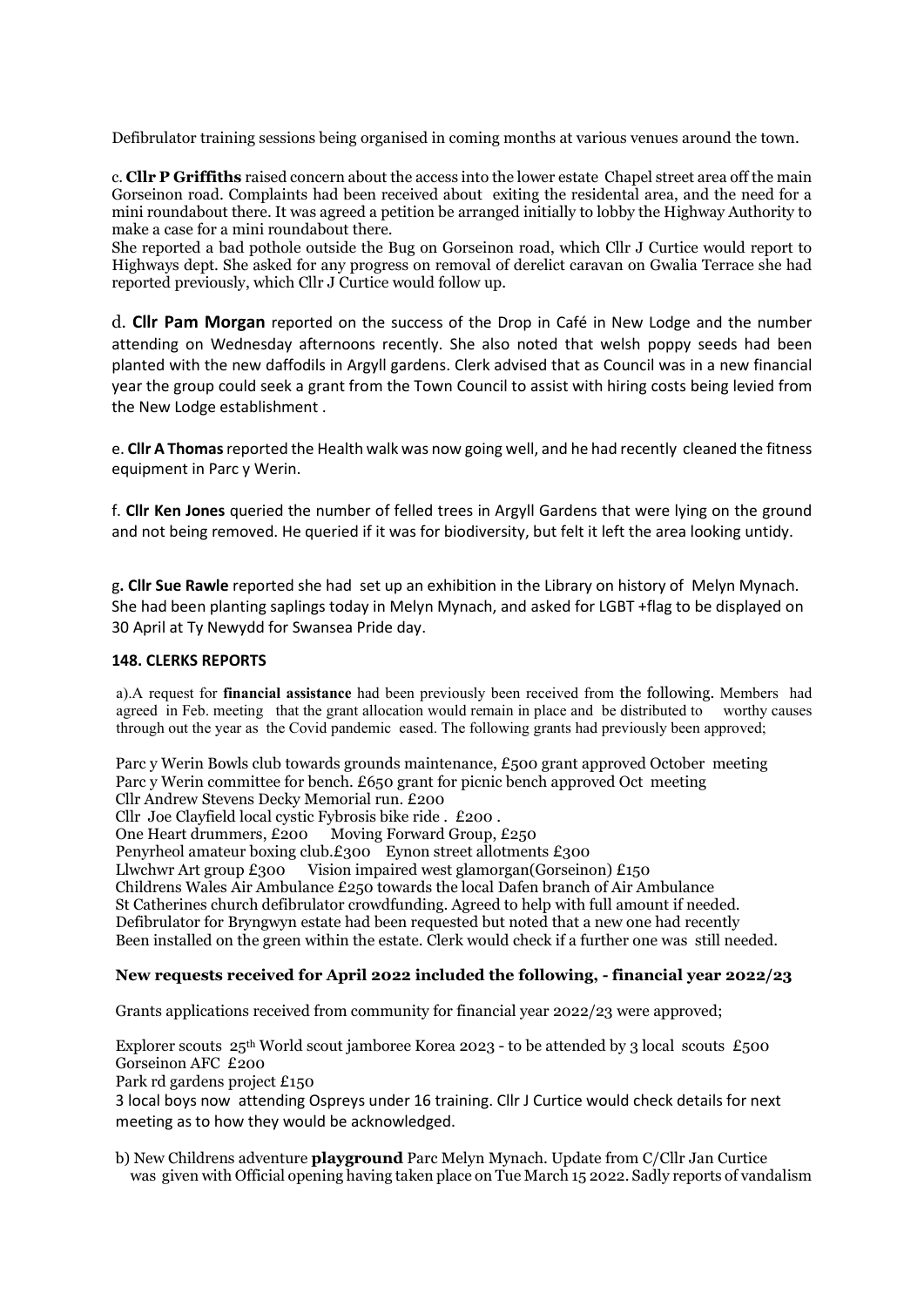had already been reported and dealt with and the culprit dealt with by Police.

- c) Woodland Trust had delivered 420 saplings for a wild woodland to the Clerk. They had been delivered on November 25, and were available for planting now. Potential sites were discussed further. Clerk to liase with potential recipients.
- d) Clerk advised of tree planting that had taken place with Swansea Council for 3 New oak trees and numerous others in Argyll gardens including 2 Weeping willows, to try to soak up the damp conditions on the grass area, as well as 5 replacement trees in bus station, and 49 Trees at the bottom Lime street/ Heol y Mynydd. Planting had taken place in Jan/Feb 2022.

 Clerk advised that the 100 Hydrangea plants had now been planted in Argyll Gardens, and a large strip of daffodils infront of them, all funded by the Town Council.

- e) Following closure Barclays bank Gorseinon Feb 1 2022, & temporary vehicle Lime st car park, Barclays Bank had requested use of Ty Newydd centre room 1 on 2 days per week for assisting the public. No financial transactions would take place. A contract had been signed and the bank staff member was now in attendance on Tuesdays and Thursdays.
- f) **Xmas lights & Xmas trees.** Locations requested for a few spare small Xmas trees in the area. Members discussed the need for enclosure of the Xmas tree circle in Argyll gardens for H&Safety requirements in future. Clerk had contacted Ogilivies for a suitable barrier but costs were prohibitive. Clerk was asked to look at cheaper options reflecting services on 4 panels NHS, Forces, soldiers , sailors, nurses and airmen.
- g) Queens jubilee 2022. Members had agreed to order 2000 ballpoint pens suitably inscribed from Insignia plus drinks canisters and crayon packs for infants, for presentation to local schools which had now been delivered to Clerk. Instead of beacons being lit, illuminating the community centre  $9$ pm Thur June  $2<sup>nd</sup>$  for Jubilee commemorations had been proposed. Drink bottles and pencilcases had been bought for other pupils for Jubillee week presentation.
- h) Clerk had discussed with Cross Engineering for the fabrication and installation of an external stair case for the top floor of Ty Newydd building. Detailed drawings were needed before quotes could be given.
- i). Update on extension of **cycletrack** to Pontarddulais given with work well under way.
- j) A request from Lord Lieutenants office to include our tree planting programme in Queens list of planting initiatives in UK to commemorate Jubilee had been received and Council agreed that all recent tree planting would be submitted for the National survey record.. Jubilee flags had been bought & Community centre would be illuminated for the festival.
- k) Members discussed the Summer planting programme submitted from Swansea Council and agreed to con tribute to the 2022 sites for wild flower planting. Some reservations were raised about the wild flowers but following a meeting with Swansea Council staff/ Clerk/ Cllr Pam Morgan it was agreed the new sites and flower mixes were to be planted to create maximum impact. Quote for wild flowers 2022 was discussed and approved for payment.
- l) Clerk advised that a new Notice Board was ready for installing by the play ground in Gowerview road Penyrheol by the developers of the new housing site. A new Noticeboard and flagpoles had also been purchased for the Gorseinon east locality. Members agreed to the siting at the Cockle shell green area near the junction subject to the landowners approval.

Siting of new Notice board and 2 flagpoles on Gorseinon road opposite Bug public house were discussed.

- m)Fresh Creative painting boxes had now been installed in Pontarddulais road, and Council had agreed to contribute 50% of the cost at £593.28
- n) Clerk advised of new legislation coming in 2022. There was a requirement for Annual reports to be published post April 2022, and a requirement for Training plans to be produced post Nov 22. Members noted the new legislation.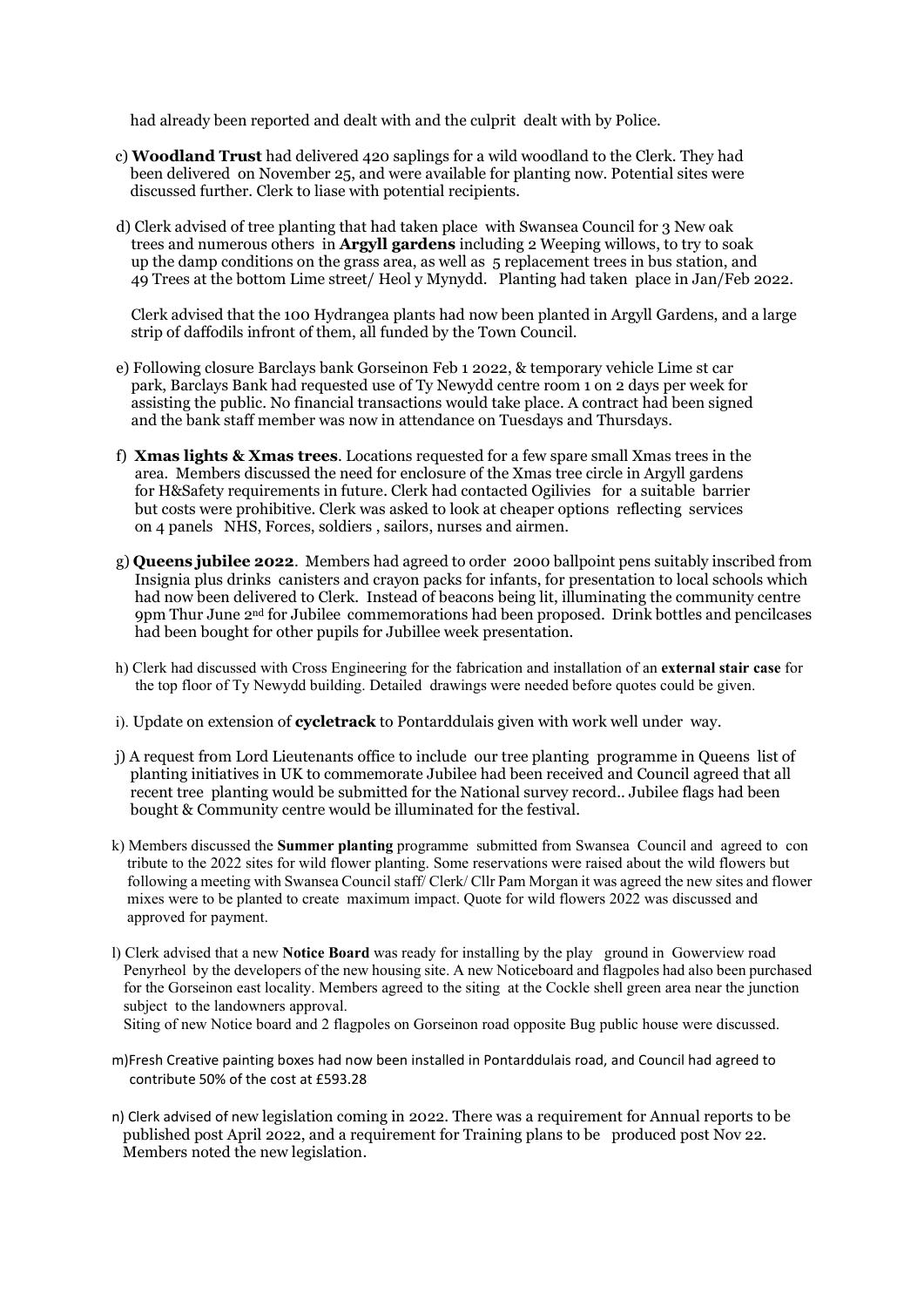- o)Clerk reported that Swansea Council had confirmed that they owned the footpath lane at the side of Ty Newydd to the car park. Requests had been made to Cllr Roberts to have it better lit at night.
- p) Ty Newydd business rates 2022/23. 50% business rate relief had been successfully applied following submission for a reduction by the Clerk.
- q) License agreements with Swansea Council for tree installation on green off Gower view rd. were outlined and approved
- r) Clerk advised that British Gas were no longer providing business gas contracts for businesses from May 2022. A new service contract for Ty Newydd building would have to be secured.
- s) Clerk reported Invoice from Swansea Council for grass cutting BMX track Melyn Mynach for  $2022/23$  at a cost of £669. Members agreed to renew the contract for 22/23.

#### 149. REPORTS FROM OUTSIDE BODIES.

a) Meeting with Llwchwr ATC squadron on Monday March14 to discuss parade through town follow ing Freedom of Town awarded to the squadron in February. Parade arrangements had been made for 18 June 2022 .

### 150.CORRESPONDENCE;

a. A request had been received from a resident of Bryngwyn estate to install a defibrulator in the local area. Members discussed the siting of other defibs and agreed to support the additional equipment if needed,as a new one had been installed in the last week.

# 151.ACCOUNTS

- a. Committee received the Income / Receipts summary statement from the Clerk and considered and approved the payment of the following outstanding cheques for the ACCOUNTS dated  $13<sup>th</sup>$  April 2022 (proposed J Curtice seconded A Thomas ). After the meeting the cheques were signed by 2 authorised signatures having examined all relevant receipts. Clerk advised members on current Council spend against programmed targets.
- b. National wage award 2021 /2022. Clerk reported on notification from One voice Wales that after protracted negotiations the National Association local councils had settled on the wage award for 2021/ 2022 at 1.75%. Pay award was to be backdated for all staff from April 1 2021. Council agreed to adopt the recommendations and apply to Clerks contract.
- c. Clerk reported the submission of the 2021/22 accounts to the Accountants for scrutiny. Members accepted the end of year statements for submission.

# 152. PLANNING MATTERS.

- a. To consider and make recommendations on the following planning applications received from Swansea City and County Council as the Local Planning Authority; None received in March.
- b. Notification of **APPROVALS** by Local Planning Authority. For information
- 2021/3001 Pencefnarda farm , Pencfnarda rd,Penyrheol. Discharge cond 3(tree protection) , 8(phased scheme) 17 Landscaping, of pp 20202357 granted Sept 2021.
- 2022/0220 24 Mydham Lane , Single storey rear extension . Approved 9 March 2022.